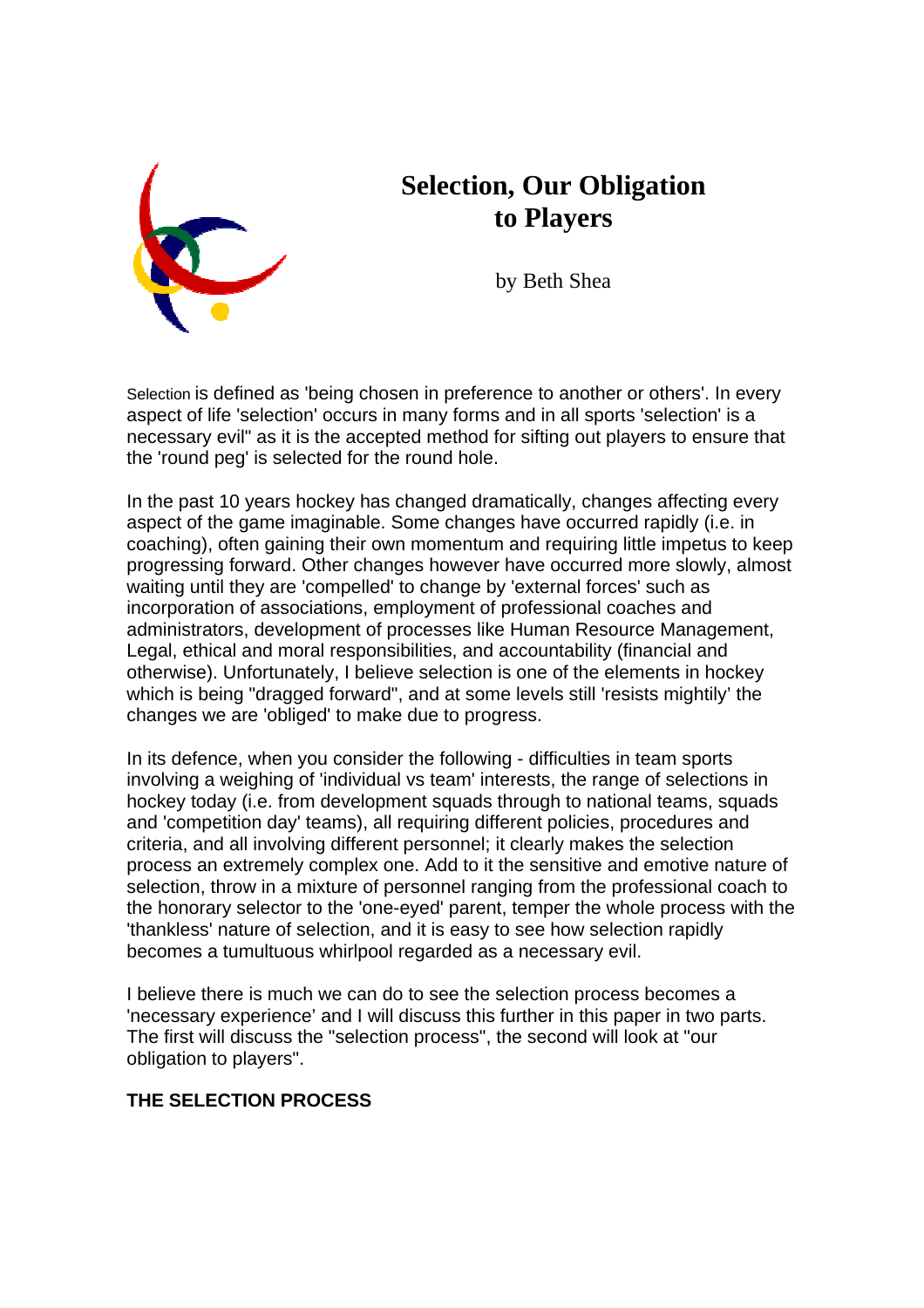Selection fails easily into three categories - Selection Policy, Selection Procedure and Selection Criteria. The three components are closely linked, but also can be clearly defined.

### *Selection Policy*

Is a set of parameters, defined by the selectors, coaches and/or the National body, usually to ensure that selection meets the needs of a 'broader' plan. They could include age restrictions (i.e. Youth Policy), fitness restrictions, or even representative restrictions (i.e. if you are in the open National team you are ineligible for the U21 team). Clearly, arguments can be offered as to the relevance of a given policy but not to the exclusion of a player due to the policy (unless the selection of an individual player fails outside the parameters of the policy).

#### *Selection Procedure*

Is the actual mechanical processes of selection, and includes all the administrative procedures (i.e. notification of trials, dates and venues; methods of announcing teams etc.) and the player assessment procedures (i.e. process of discussion between selectors and/or coaches, process of conflict resolution regarding differences of opinion with respect to individuals etc.) Selection procedure is an area where many problems may arise for all concerned.

## *Selection Criteria*

Relates to the specific attributes of the athlete (and the team) which are being 'weighed' and judged by those responsible for selection, against the merits of others or another. They include physical attributes (speed, strength, agility, endurance, power, flexibility etc); skill attributes (technical execution of the hockey skills); tactical awareness (ability to read the game); potential; coachability; positional qualities, specialist.skills (PC hitter) etc. With regard to selection process and its three components, consider the following:

Selection policy and procedure can be and should be both be objective components. However a common fault in selection today is to allow 'subjectiveness' to enter into this area, mostly due to poor preparation by selectors, coaches and/or administrators.

Selection criteria has a large *subjective* component as it will always include the use of 'subjective' personal abilities such as insight, judgement, instinct, experience, open mindedness etc, as well as a degree of technical/tactical analysis.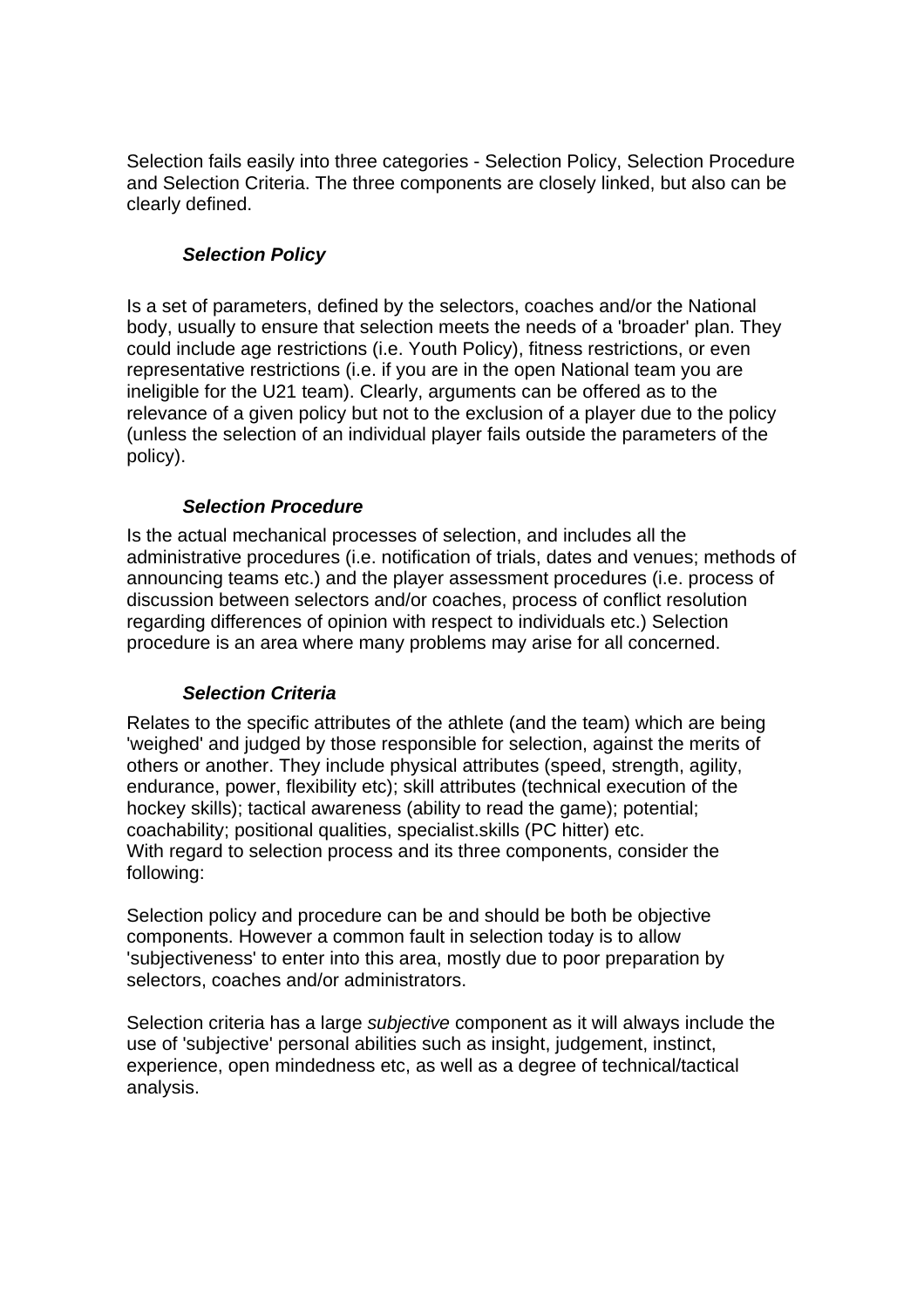All three areas are still relatively underdeveloped in hockey, or unevenly' developed for different types of selections at different levels, thus leaving selectors, coaches, administrators etc. all open to criticism of a kind due to inconsistencies that continue to exist.

#### **OUR OBLIGATION TO PLAYERS**

When referring to "our obligation to players", 'our' should refer to any individual, small group or organisation whose actions in some way impact on the selection process either at the 'procedure, policy or criteria' level, including selectors, coaches, managers, administrators, media, umpires etc. However, 1 believe that the selectors, coaches and administrators are in the position to have the most impact in this area as they have most access to the players, and are responsible for managing the three components that make up the selection process.

*Our 'obligation' to* the players, is to see that the selection process is as 'positive' an experience as it is possible to be. In most instances the selection process is a negative experience for most concerned, and definitely for those 'not' selected. It would be naive of us to believe we could make the selection experience entirely positive for everyone, as it will always involve the 'exclusion' of someone at some point, and the mere fact that the athlete is involved indicates that they 'aspire' to compete at the level they have just been excluded from (whether or not they ever will) and therefore suffer a 'failure' of sorts.

Our obligation to the *'players'* should be read to include all those people who interelate with the player, as inevitably selection impacts on other parties as well (i.e. parents, partners, other players, other coaches, selectors at a different level etc.)

Now that we have defined *'Our obligation to players',* the method for 'discharging' this obligation has two distinct parts:

- helping the athlete cope with the selection process
- improving the entire 'selection process'.

Helping the athlete cope involves understanding three elements including, why players perceive the selection process as 'negative why we (coaches, selectors, administrators etc) react the way we do when we are involved in the selection process, and what we can do to alter both.

Players will react to, and cope with, selection in many different ways. Our experiences have shown that the range of reactions is extreme, and in the worst cases - life threatening. All range of reactions involve some level of emotion and that makes 'dealing' with the reaction difficult.

The following statements outline some of the reasons why players sometimes react 'badly' to selection: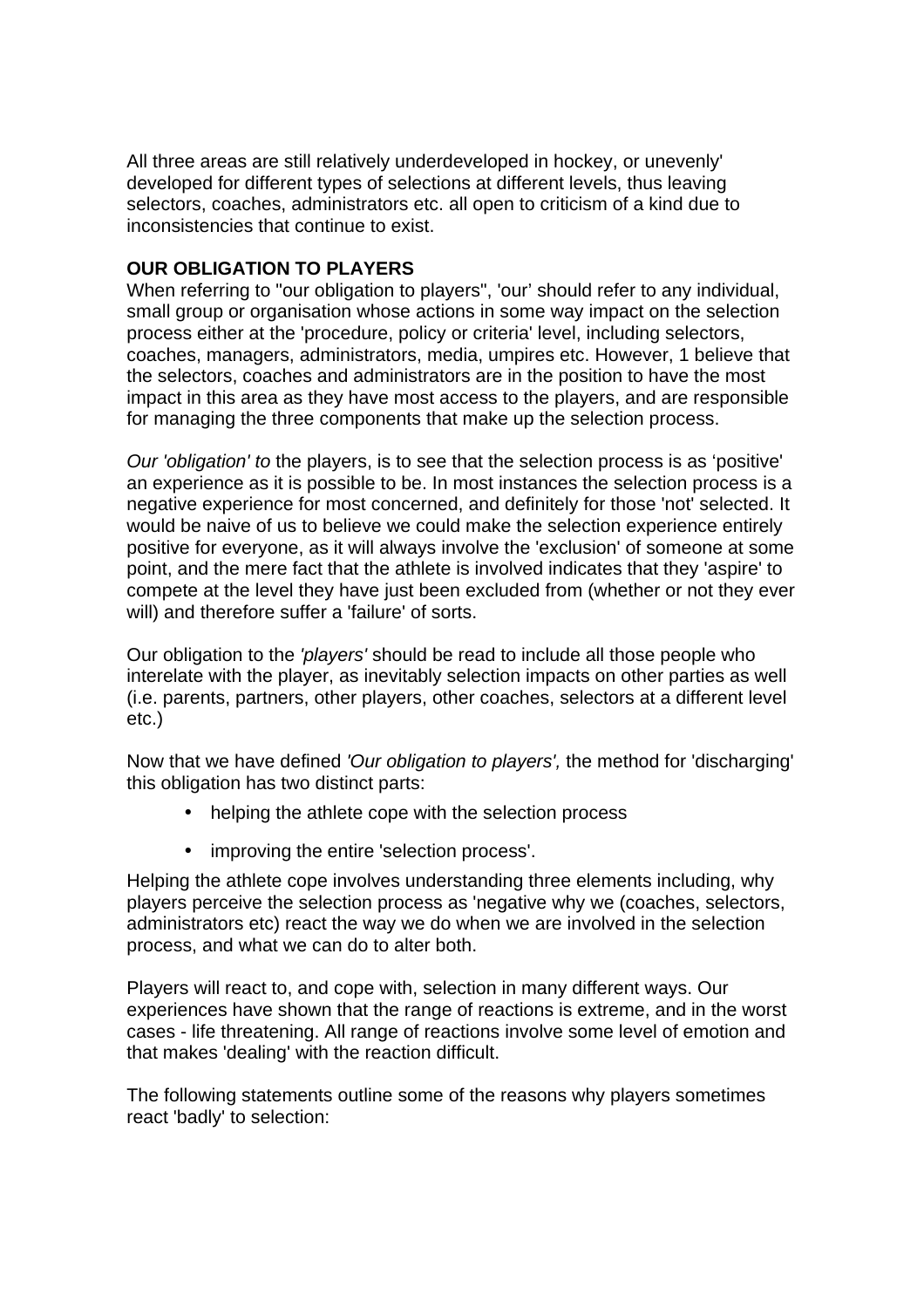- athletes often set themselves unrealistic goals, or have little idea of 'when' they should expect to achieve goals;
- athletes often have no awareness of selection policy, procedure or criteria, producing again unrealistic expectations;
- an athlete (or their support groups') assessment of their own and others performance is unrealistic or ill-informed and heavily tempered with well intentioned 'parochialism';
- athletes often feel they have been treated 'unfairly (usually due to inconsistencies that arise due to policy and procedure rather than criteria);
- there is often a 'lack of sensitivity' regarding the 'individuals' feelings simply because we deal with 'team/squad/group' ethics.
- lack of feedback, thus 'non-selection' is a surprise (again unrealistic expectations).

All of the above points have the capacity to be confronted (through Sports Psychology for example) to reduce the 'negative' response of the athlete (and others) and to help them to cope, why then does this not happen ?

The answer to this question lies in looking at the involvement of the officials and their part in the selection process.

Firstly, the responsibility or obligation to deal with these problems fails largely in the lap of the coach and the selectors as they are the people who have the resources to deal with these problems. However the main consideration here would be 'time'. The time consuming nature of dealing with a 'team' requires careful prioritising and directing of energies to see all responsibilities are met often at the expense of the individual. Unfortunately, if the individual perceives the priorities differently to us, they can feel they have been 'treated unfairly.

Secondly, there is a lack of clarification between the roles of the coach, selector, and administrator in the selection process, and therefore they don't know whose responsibility dealing with the athlete is, Sometimes the responsibilities may change due to 'familiarity. Again the leeway for inconsistency is enormous.

Finally, solving the problems involves discussions with players requires openminded, honest explanations... these discussions are often 'emotive' and tend to make even the very best qualified, feel uncomfortable, therefore they are often avoided. We are 'merehumans' and it would be unrealistic to expect everyone to be excellent, competent 'councillors', we too need guidance and training in these areas.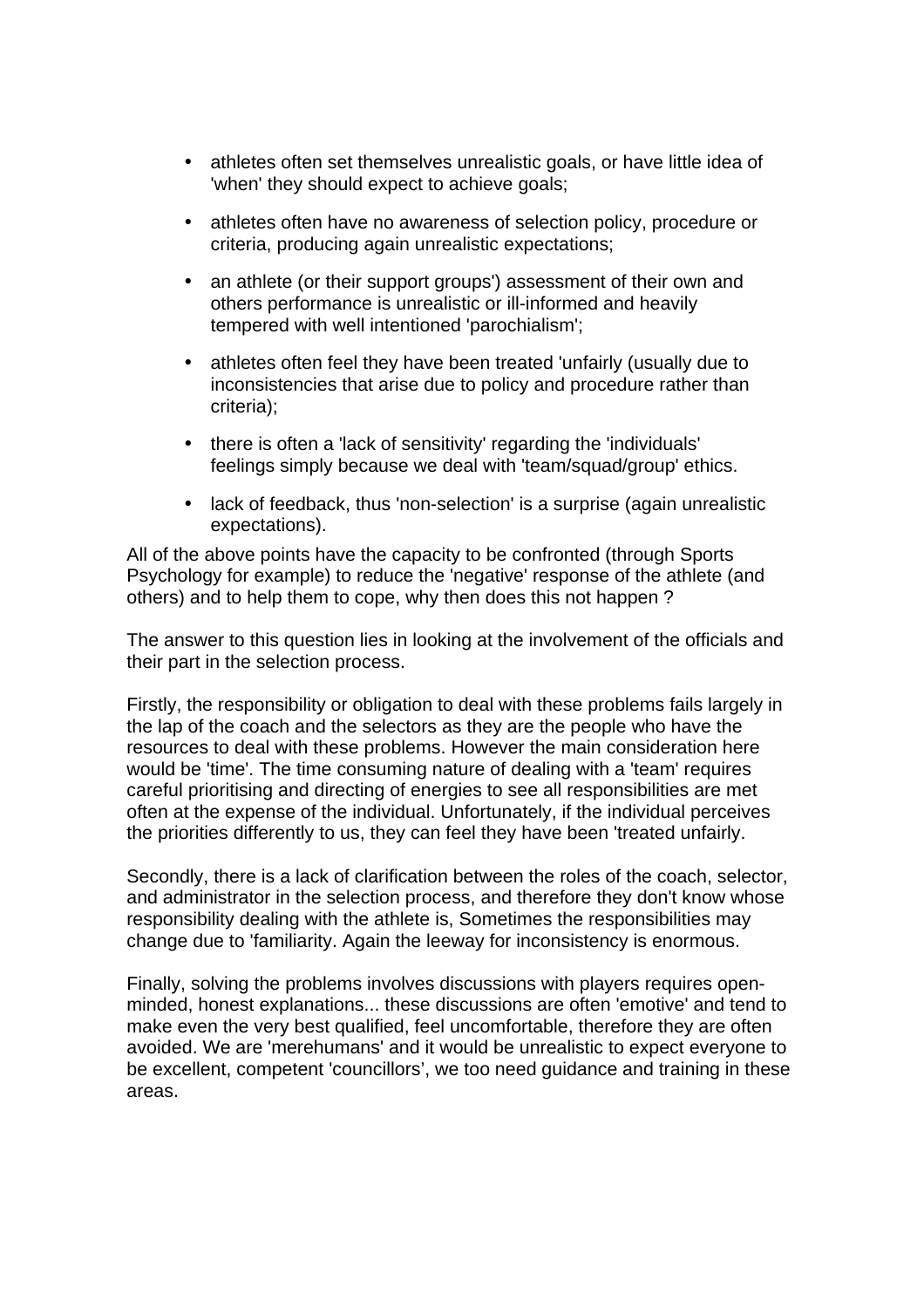#### **What is then our 'obligation' to players ?**

'Our obligation' to the players is to work towards improving the selection process. It is important to work towards increasing the objectivity in the process to its fullest and by endeavouring to see the subjective components of selection are encased in honesty and subject to extensive scrutiny by ourselves and others.

To achieve this consider the following points and weigh them against existing process to determine whether we currently meet our obligation to the players. An obligation that can be validated simply by my own desire to do my task as well as possible (i.e. as coach), and to assist others to meet that same criteria, as that will make 'my job' easier.

- Clearly identify *selection policy* prior to selection,
- Clearly identify *selection procedure* prior to selection;
- Eliminate all *subjectivity* from 'policy and procedure';
- Inform *all parties* of both policy and procedure;
- Update policy and procedure often, and be willing to discuss them with all parties that have an interest in them;
- Ensure that the selection process embraces fully the selection policy and the procedure; Any alteration to the policy or procedure during the selection process will serve to create an environment which allows valid criticism of the process, and ultimately the selections.
- Discuss and debate the *selection criteria,* and be willing, and able to clearly identify, the selection criteria that relate to players either being included or excluded from selection.
- *Communicate* frequently and honestly with the players throughout the selection process
- Establish a pattern of 'follow-up' for 'non-selected' players. Clearly *define the roles* of personnel i.e. selectors, coaches and administrators prior to selection.

The majority of these steps are achievable and objective, however they do involve a lot of paperwork and 'mechanical energy'.

The subjective components however represent the 'heart' of selection. as they are the ones that allow us to offer an opportunity to an athlete on a "'whim", and provided that 'whim' remains tempered by the better subjective human traits (such as judgement, honesty, open mindedness and courage) then we will meet our obligations to the players. Sometimes the 'whims' will be justified by performance on the pitch, sometimes not.